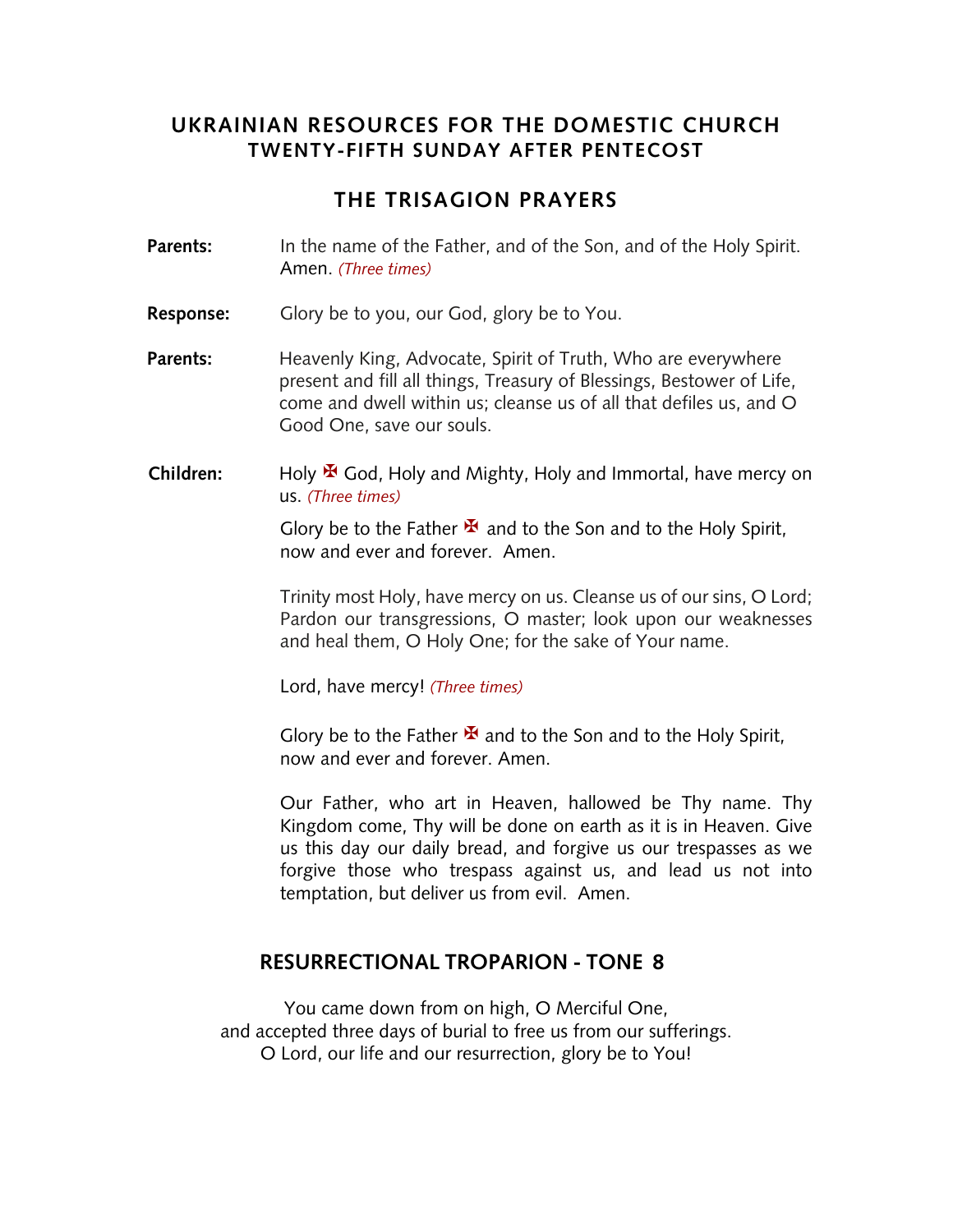## **EPISTLE: EPHESIANS 4:1 - 6**

I therefore, a prisoner for the Lord, beg you to lead a life worthy of the calling to which you have been called, with all lowliness and meekness, with patience, forbearing one another in love, eager to maintain the unity of the Spirit in the bond of peace. There is one body and one Spirit, just as you were called to the one hope that belongs to your call, one Lord, one faith, one baptism, one God and Father of us all, who is above all and through all and in all.

## **GOSPEL: LUKE 10:25 - 37**

At that time, behold, a certain lawyer got up to test Jesus, saying, "Master, what must I do to gain eternal life?" But he said to him, "What is written in the Law? How do you read?" He answered and said, "Thou shalt love the Lord thy God with thy whole heart, and with thy whole soul, and with thy whole strength, and with thy whole mind; and thy neighbor as thyself." And he said to him, "You have answered rightly; do this and you shall live." But he, wishing to justify himself, said to Jesus, "And who is my neighbor?" Jesus answered, "A certain man was going down from Jerusalem to Jericho, and he fell in with robbers, who after both stripping him and beating him went their way, leaving him half-dead.

But, as it happened, a certain priest was going down the same way, and when he saw him, he passed by. And likewise a Levite also, when he was near the place and saw him, passed by. But a certain Samaritan as he journeyed came upon him, and seeing him, was moved with compassion. And he went up to him and bound up his wounds, pouring on oil and wine. And setting him on his own beast, he brought him to an inn and took care of him. And as he was leaving the next day he took out two denarii and gave them to the innkeeper and said, 'Take care of him; and whatever more you send, I, on my way back, will repay you.' Which of these three, in your opinion, proved himself neighbor to the man who fell among the robber?" And he said, "The one who took pity on him!" And Jesus said to him, "Go and do as he did."

# **CATECHETICAL SUMMARY**

In the Gospel that is appointed for today, we hear the famous story of the "good Samaritan." While there is much to say about the meaning of this parable and its call for charity to one's neighbor, it is important to remember that this story is rooted in Jesus's original response to the lawyer who was "testing" him with the question "Teacher, what shall I do to inherit eternal life?" To this question, Jesus responds that to gain eternal life, to go to heaven, a person must first love God with his whole self and his neighbor as himself, quoting the book of Deuteronomy.